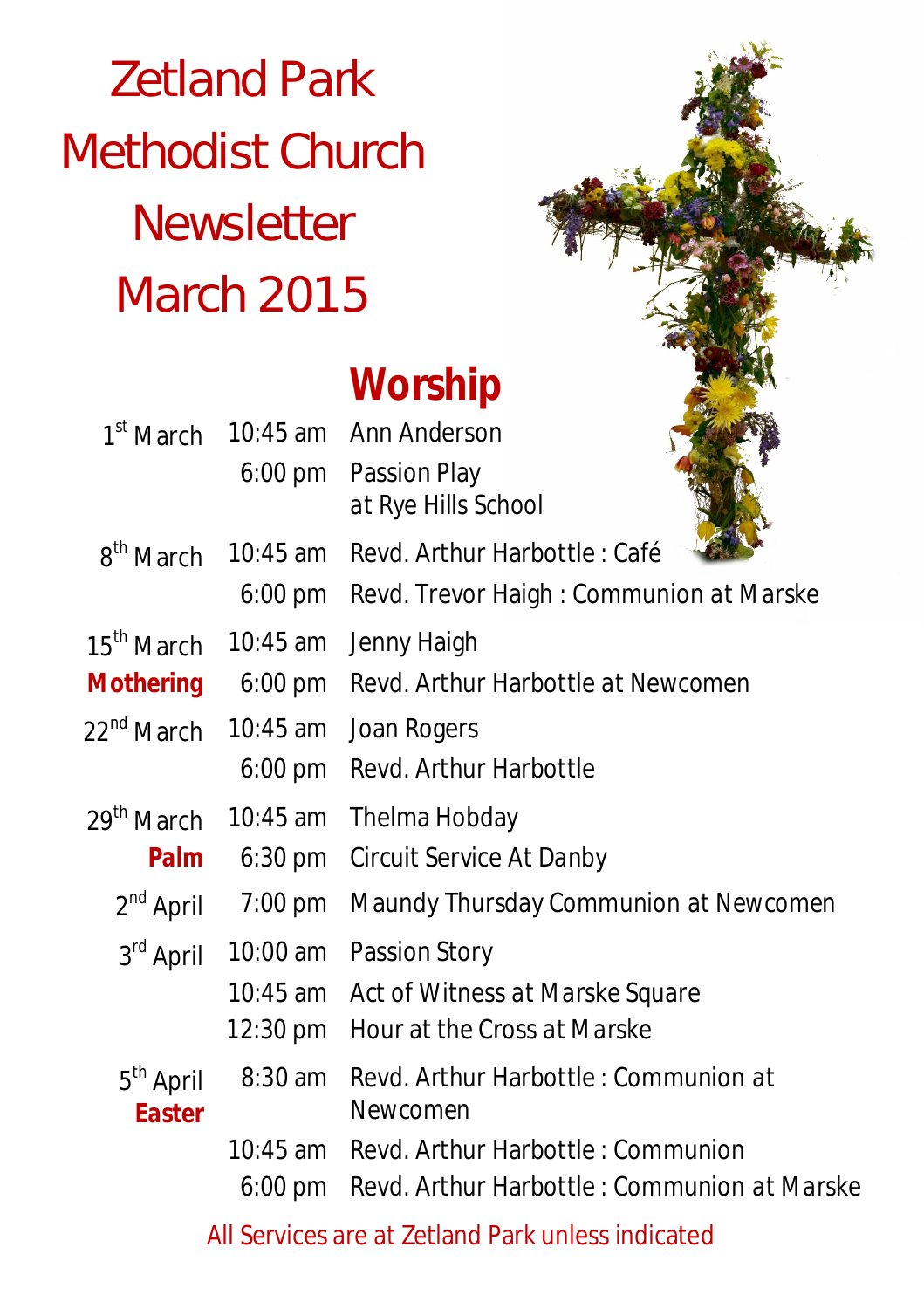#### **A Lent Course**

**COMPASS** - a new course by the Methodist Church which allows an opportunity to explore what we believe about God, Jesus, the Holy Spirit and much more. It is similar to but different from Alpha, Emmaus, Christianity Explored etc.

This will run weekly throughout Lent at 10 am on Mondays in the Clarkson Room at Newcomen Methodist Church and probably for a couple of weeks beyond.

ALL are WELCOME.

Any questions? Just ask Arthur Harbottle!

#### **Power Praise**

at Marske Methodist Church

An hour of worship in mainly contemporary song in a café style setting.

> Second Tuesday of each month. 10<sup>th</sup> March, 14<sup>th</sup> April.

#### **Fellowship Concert**

Barry Cope and associates present an evening of musical entertainment

Wednesday 22<sup>nd</sup> April 7:30 pm

#### **Circuit Monthly Prayer Meetings**

7th March 8.30am-9.30am at New Marske 11th April 10am - 12 noon at Zetland Park followed by soup lunch

#### **Passion Play**

#### Riding Lights present the **Inheritance** passion play for Lent

Sunday 1<sup>st</sup> March 6.00 pm Rye Hills School

Inheritance weaves the strands of the biblical Passion into a dramatic new Narrative. It evokes the community where Jesus lived, the people who knew him best, the powers that brought him to execution.

Inheritance is a communal experience of theatre and worship. The performance provides an opportunity to reflect on Christ's Passion and space for the audience to make their own response at the foot of the Cross.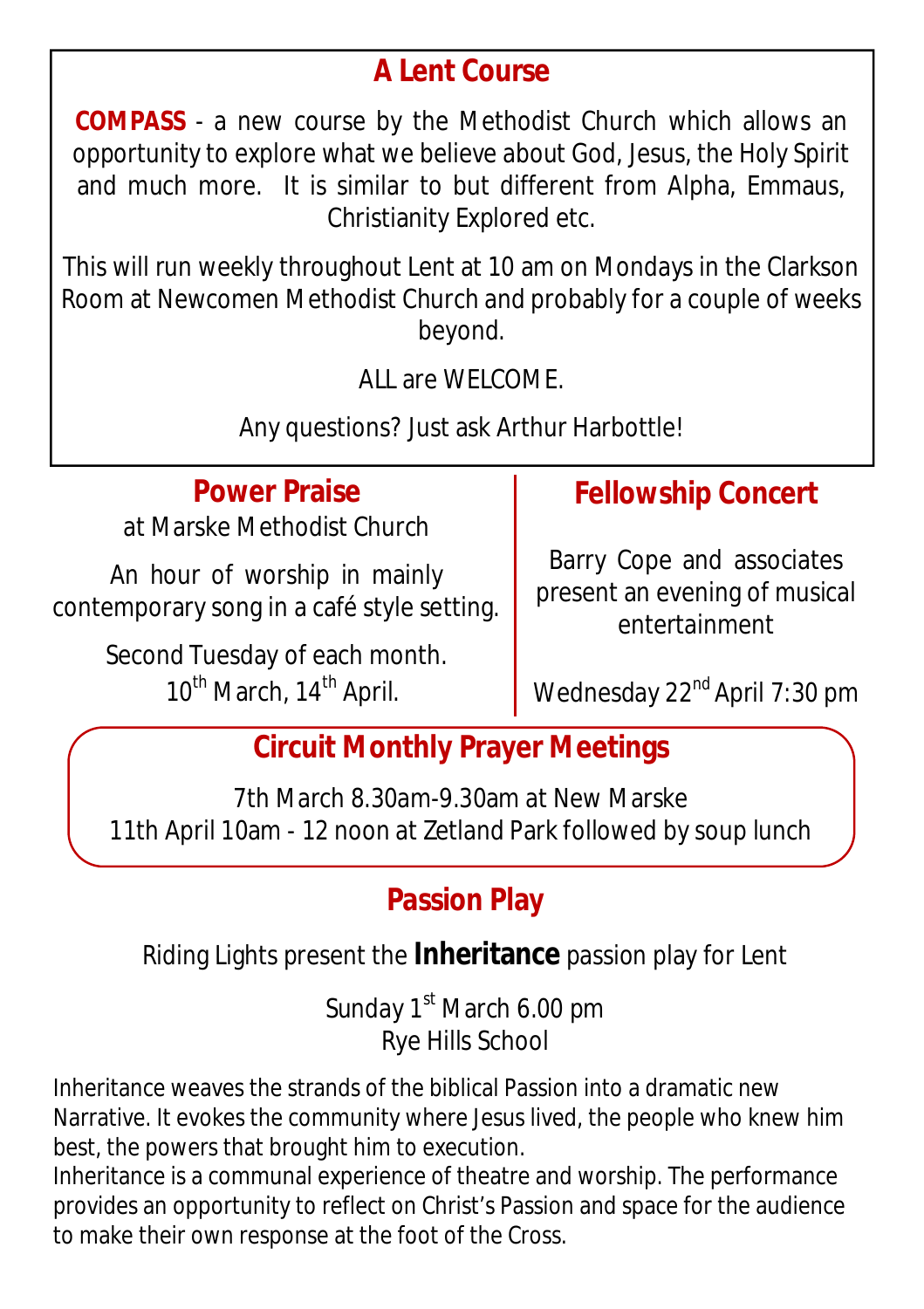#### **Deepening Discipleship and Faith**

The following event is arranged by the circuit leadership team to encourage growth and development in our discipleship and is open to all.

> **Walk Through the New Testament** Saturday 17<sup>th</sup> October

> > 9:30am to 4:30pm

#### **At Zetland Park Methodist Church**

### **Circuit outing to the Keswick Convention**

A coach will be leaving for the Keswick Convention on Friday July 17<sup>th</sup> picking up at Guisborough, Saltburn, Marske and Redcar starting at 7 am, to arrive in time for the 11:15 session. The speaker will be John Risbridger

There will be time in Keswick after, for lunch and a wander round, leaving at 4.30 pm. The cost if the coach is full will be £15.

Please ring (in the first instance) Ann Woodhouse 01642 473735 with name(s) and pick up point. A deposit of £5 non- returnable will be required to confirm booking.

**Thursday group** will meet at 7.30 pm at 14 Ely Crescent, studying the

# "**York Course"**

## **Praise Him – Songs of Praise in the New Testament**

On 12th and 26th March.

This course features contributions from Archbishop Justin Welby, Sister Wendy Beckett and David Suchet and covers the topics "Gratitude", "Image of God", "Humility", "New Birth" and "Word Made Flesh".

All are welcome to any or all meetings.

| <b>Community Lunch Club</b>  | Eats midday Tuesday                   |
|------------------------------|---------------------------------------|
| <b>Fellowship</b>            | Meets 7:30pm every Wednesday          |
| <b>Prayer and Meditation</b> | 10:00am Friday 27 <sup>th</sup> March |